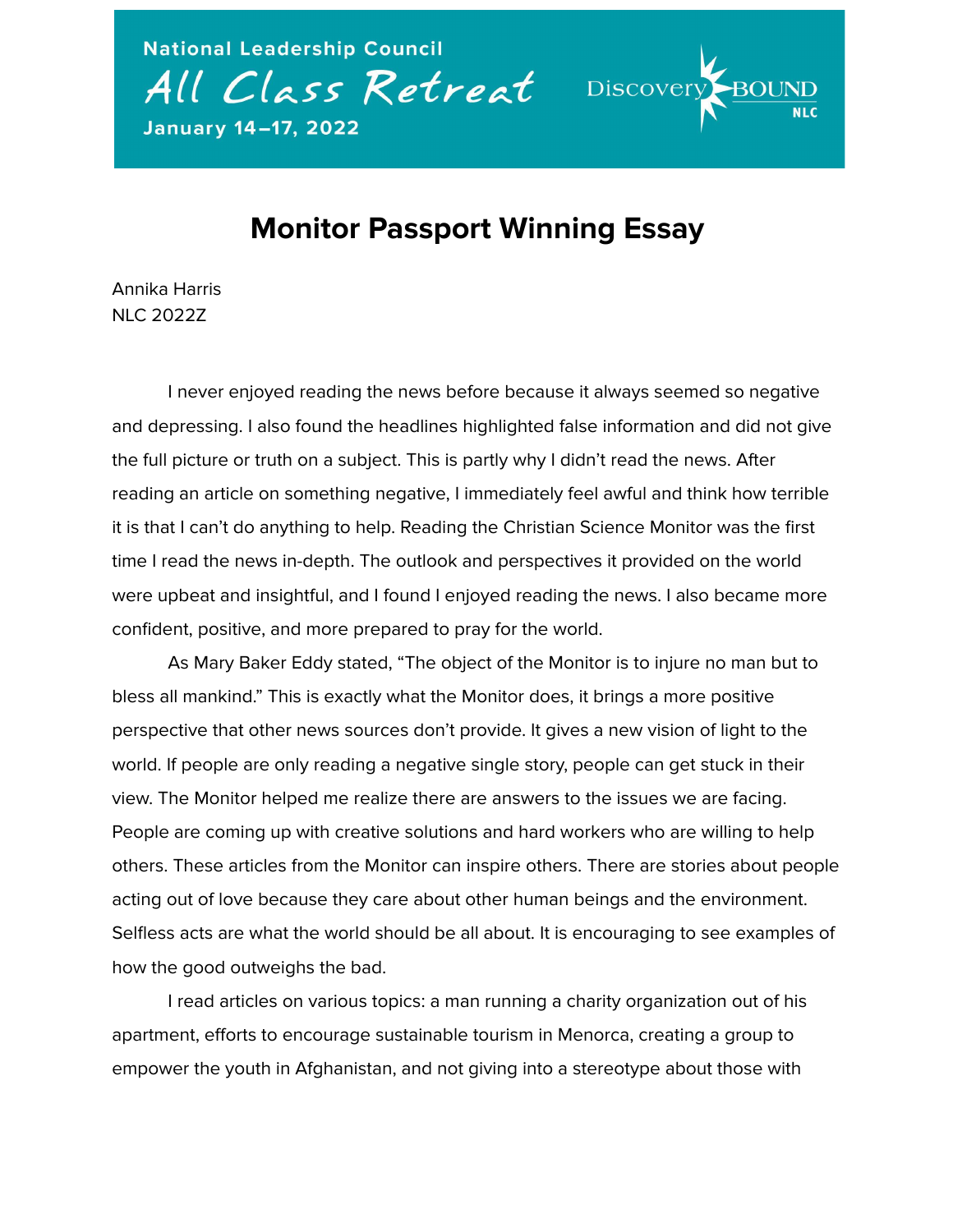**National Leadership Council** All Class Retreat Discover January 14-17, 2022

disabilities can and can't do. All of these articles helped me realize that there are amazing people and communities in the world that truly want to make a difference, and they have allowed me to see that I too can overcome these so-called limits and boundaries that seem to be set by other news outlets. I found these articles useful and insightful because they inspired me to apply these perspectives in my own life.

Applying Christian Science to my daily life has always been a struggle. Being given the task to pray for the world seemed very daunting. How were my prayers supposed to have an effect on the world when I barely can pray for daily occurrences in my life? This question bothered me when I started reading these articles. In the beginning, I wasn't fully comprehending them and didn't have any interest in reading them. However, as I continued to read more I found articles that pertained to my interests. I really enjoyed the "People Making a Difference" and "Aid to the Environment" sections, as I was able to see that there are those who care about the well-being of others or the environment. I am very passionate about helping both of them, and the articles encouraged me to recognize that I too can apply my prayers and thoughts to help those across the world.

A poem that my mom used to recite to me before I went to bed when I was younger was Mary Baker Eddy's A prayer 'To the Little Children':

Father-Mother God, Loving me,- Guard me when I sleep; Guide my little feet Up to thee

While reading these articles this poem came to mind, and the memory of feeling so safe and cared for as I fell asleep. I realized that prayer gives that same sense of safety and protection over all the challenges I was reading about in the world.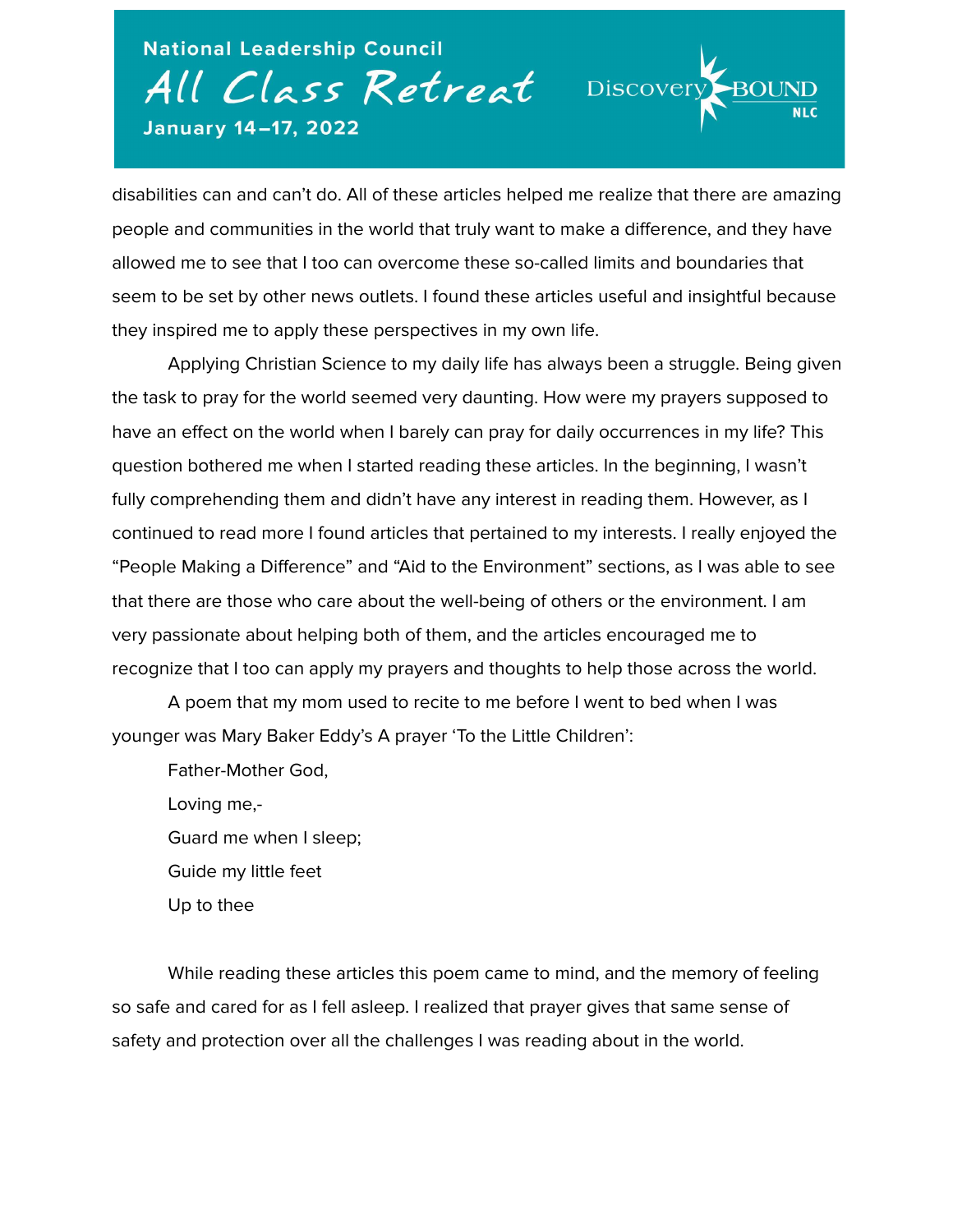**National Leadership Council** All Class Retreat Discover January 14-17, 2022

Additionally, reading these articles gave me a newfound sense of comfort, since there was proof good was happening in the world, and the Monitor shared that goodness with others. I was able to understand the purpose of reading the Monitors- as it brings light to new perspectives on negative subjects and shows actions people are taking and how the world is changing because of their brave and courageous acts.

I came across an article called "Glenn Hening strives to keep the 'selfish' out of surfing." This man aims to create a more positive environment for the surfing community and founded the organization the Surfrider Foundation, which brings together surfing communities to clean up trash in the ocean. Not only does his program promote awareness for environmental issues, but it also creates a more welcoming community and atmosphere for those in surfing and beyond. Glenn said that "surfers can turn waves into a welcoming place instead of an aggressive arena." This made me think of the Monitor and how when you change your perspective and expand your views to incorporate the more positive side of things you are able to create an uplifting atmosphere and mindset for yourself. This sense of preserving the beauty of nature to benefit others truly inspires and encourages me to want to do more in my community and utilize prayer to make a positive impact.

In this article Glenn also touches on the "spirit of generosity", and how far a simple act of kindness can go. This reminded me of the class promise that my National Leadership Council (NLC) class and I made on our first summer together. A snippet of it says; We will create a safe space together, with gratitude and generosity to motivate us. Last summer on our service trip I felt as though we truly pursued and exemplified this promise. During our time in New Orleans serving with NOLA Mission included going out into the streets to deliver food to those experiencing homelessness. We also got to know the individuals we served which altered my entire perspective of people without homes; it showed me the value of approaching life with a more positive and grateful outlook, a shift